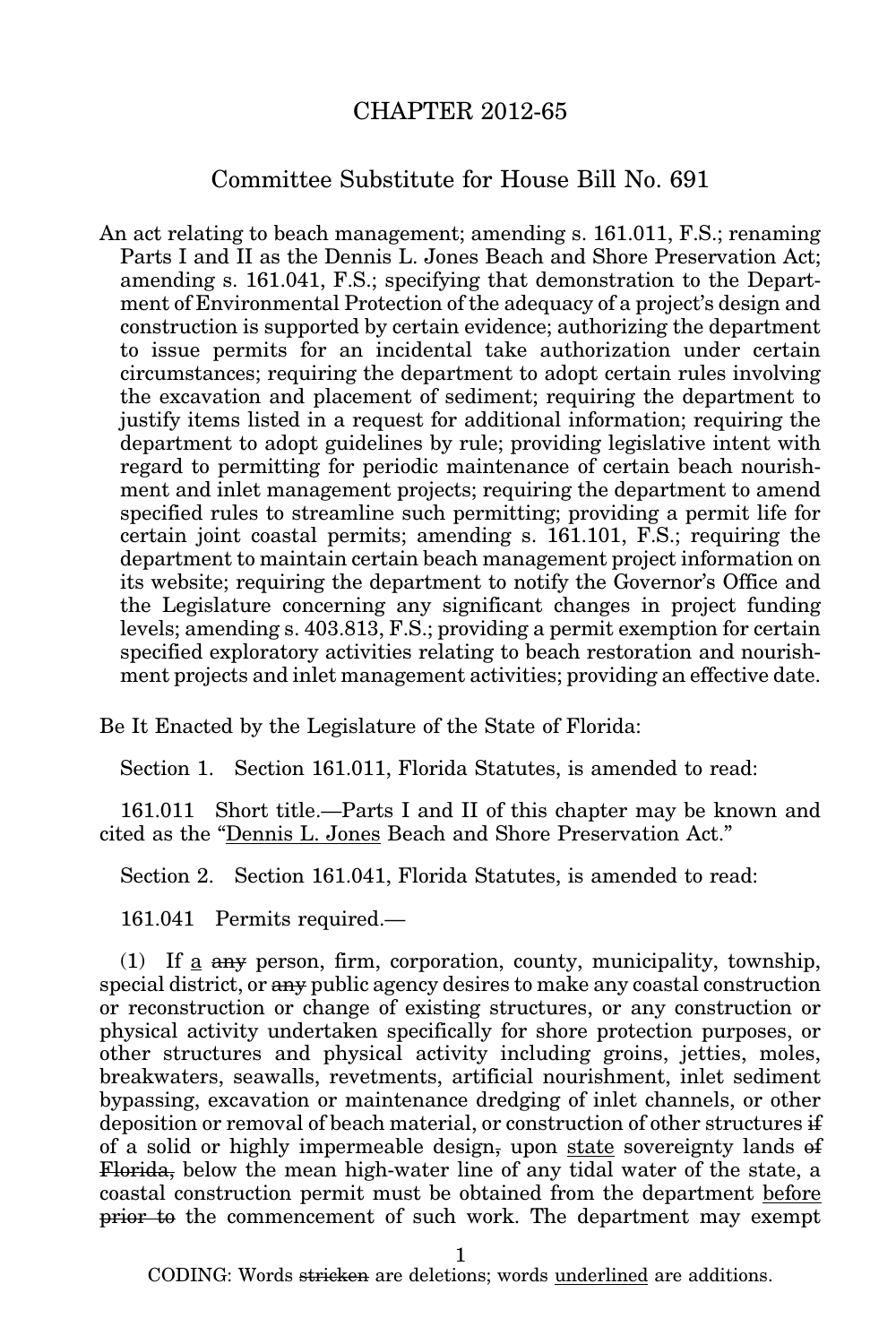interior tidal waters of the state from the permit requirements of this section. No such development shall interfere,

(a) Except during construction, such development may not interfere with the <u>public</u> use by the public of any area of a beach seaward of the mean highwater line unless the department determines that the such interference is unavoidable for purposes of protecting the beach or an any endangered upland structure. The department may require, As a condition of to granting permits under this section, the department may require the provision of alternative access if when interference with public access along the beach is unavoidable. The width of such alternate access may not be required to exceed the width of the access that will be obstructed as a result of the permit being granted. Application for coastal construction permits as defined above shall be made to the department upon such terms and conditions as set forth by rule of the department.

 $(b)$  Except for the deepwater ports identified in s.  $403.021(9)(b)$ , the department shall not issue  $\underline{a}$  any permit for the construction of a coastal inlet jetty or the excavation or maintenance of such an inlet if the activity authorized by the permit will have a significant adverse impact on the sandy beaches of this state without a mitigation program approved by the department. In evaluating the mitigation program, the department shall consider take into consideration the benefits of the long-term sand management plan of the permittee and the overall public benefits of the inlet activity.

(2) The department may authorize an excavation or erection of a structure at any coastal location upon receipt of an application from a property or riparian owner and upon consideration of facts and circumstances, including:

(a) Adequate engineering data concerning inlet and shoreline stability and storm tides related to shoreline topography;

(b) Design features of the proposed structures or activities; and

(c) Potential effects impacts of the location of such structures or activities, including potential cumulative effects of any proposed structures or activities upon such beach-dune system or coastal inlet, which, in the opinion of the department, clearly justify such a permit.

(3) The department may require such engineer certifications as necessary to assure the adequacy of the design and construction of permitted projects. Reasonable assurance is demonstrated if the permit applicant provides competent substantial evidence based on plans, studies, and credible expertise that accounts for naturally occurring variables that might reasonably be expected.

(4) The department may, as a condition to the granting of a permit under this section, require mitigation, financial, or other assurances acceptable to the department as may be necessary to assure performance of the conditions

2

CODING: Words <del>stricken</del> are deletions; words <u>underlined</u> are additions.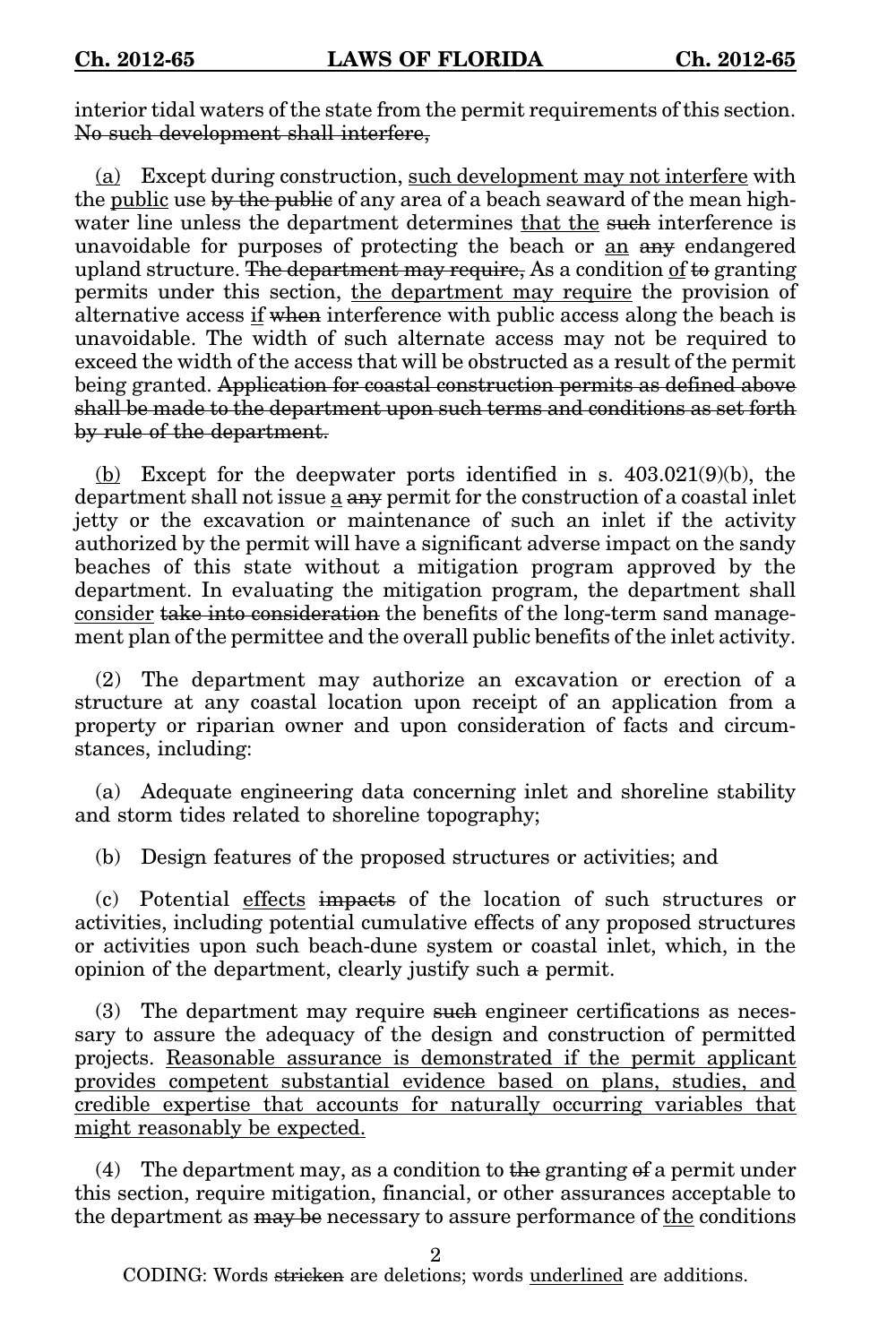of a permit or enter into contractual agreements to best assure compliance with any permit conditions. Biological and environmental monitoring conditions included in the permit must shall be based upon clearly defined scientific principles. The department may also require notice of the required permit conditions required and the contractual agreements entered into pursuant to the provisions of this subsection to be filed in the public records of the county in which the permitted activity is located.

(5) Notwithstanding any other provision of law, the department may issue permits pursuant to this part in advance of the issuance of an incidental take authorization provided under the Endangered Species Act and its implementing regulations if the permits and authorizations include a condition that requires that such authorized activities not begin until the incidental take authorization is issued.

(6) The department shall adopt rules to address standard mixing zone criteria and antidegradation requirements for turbidity generation for beach management and inlet bypassing permits that involve the excavation and placement of sediment in order to reduce or eliminate the need for variances. In processing variance requests, the department must consider the legislative declaration that, pursuant to s. 161.088, beach nourishment projects are in the public interest.

(7) Application for permits shall be made to the department upon such terms and conditions as set forth by rule.

(a) If, as part of the permit process, the department requests additional information, it must cite applicable statutory and rule provisions that justify any item listed in a request for additional information.

(b) The department may not issue guidelines that are enforceable as standards for beach management, inlet management, and other erosion control projects without adopting such guidelines by rule.

(8) The Legislature intends to simplify and expedite the permitting process for the periodic maintenance of previously permitted and constructed beach nourishment and inlet management projects under the joint coastal permit process. A detailed review of a previously permitted project is not required if there have been no substantial changes in project scope and past performance of the project indicates that the project has performed according to design expectations. The department shall amend chapters 62B-41 and 62B-49, Florida Administrative Code, to streamline the permitting process for periodic beach maintenance projects and inlet sand bypassing activities.

(9) Joint coastal permits issued for activities falling under this section and part IV of chapter 373 must allow for two maintenance or dredging disposal events or a permit life of 15 years, whichever is greater.

Section 3. Subsection (20) of section 161.101, Florida Statutes, is amended to read:

3

CODING: Words stricken are deletions; words underlined are additions.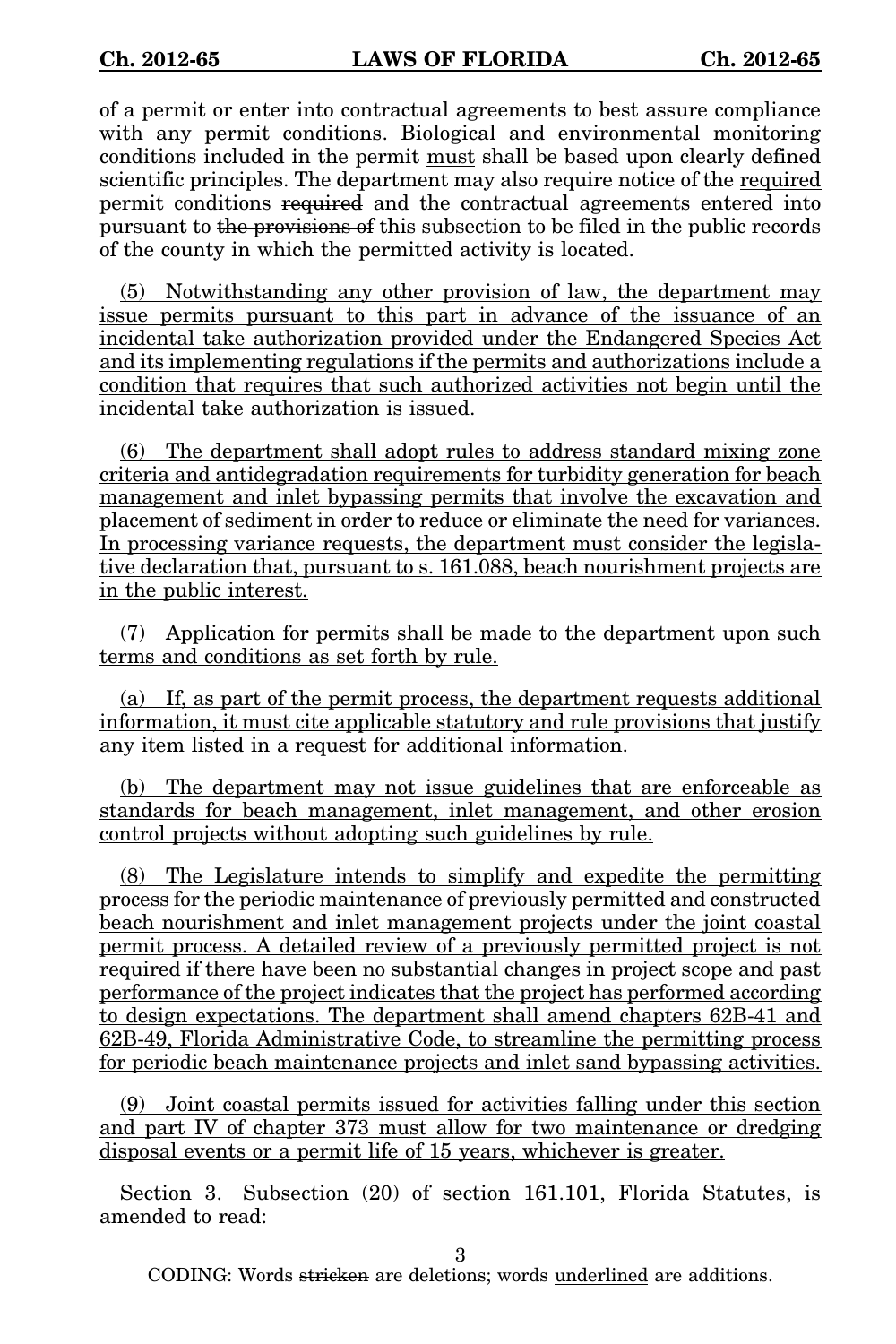161.101 State and local participation in authorized projects and studies relating to beach management and erosion control.—

 $(20)$  The department shall maintain active a current project listings on its website by fiscal year in order to provide transparency regarding those projects receiving funding and the funding amounts, and to facilitate legislative reporting and oversight. In consideration of this intent: listing and may, in its discretion and dependent upon the availability of local resources and changes in the criteria listed in subsection (14), revise the project listing.

(a) The department shall notify the Executive Office of the Governor and the Legislature regarding any significant changes in the funding levels of a given project as initially requested in the department's budget submission and subsequently included in approved annual funding allocations. The term "significant change" means those changes exceeding 25 percent of a project's original allocation. If there is surplus funding, notification shall be provided to the Executive Office of the Governor and the Legislature to indicate whether additional dollars are intended to be used for inlet management pursuant to s. 161.143, offered for reversion as part of the next appropriations process, or used for other specified priority projects on active project lists.

(b) A summary of specific project activities for the current fiscal year, funding status, and changes to annual project lists shall be prepared by the department and included with the department's submission of its annual legislative budget request.

(c) A local project sponsor may at any time release, in whole or in part, appropriated project dollars by formal notification to the department, which shall notify the Executive Office of the Governor and the Legislature. Notification must indicate how the project dollars are intended to be used.

Section 4. Paragraph (v) is added to subsection (1) of section 403.813, Florida Statutes, to read:

403.813 Permits issued at district centers; exceptions.—

(1) A permit is not required under this chapter, chapter 373, chapter 61- 691, Laws of Florida, or chapter 25214 or chapter 25270, 1949, Laws of Florida, for activities associated with the following types of projects; however, except as otherwise provided in this subsection, nothing in this subsection relieves an applicant from any requirement to obtain permission to use or occupy lands owned by the Board of Trustees of the Internal Improvement Trust Fund or any water management district in its governmental or proprietary capacity or from complying with applicable local pollution control programs authorized under this chapter or other requirements of county and municipal governments:

CODING: Words stricken are deletions; words underlined are additions.